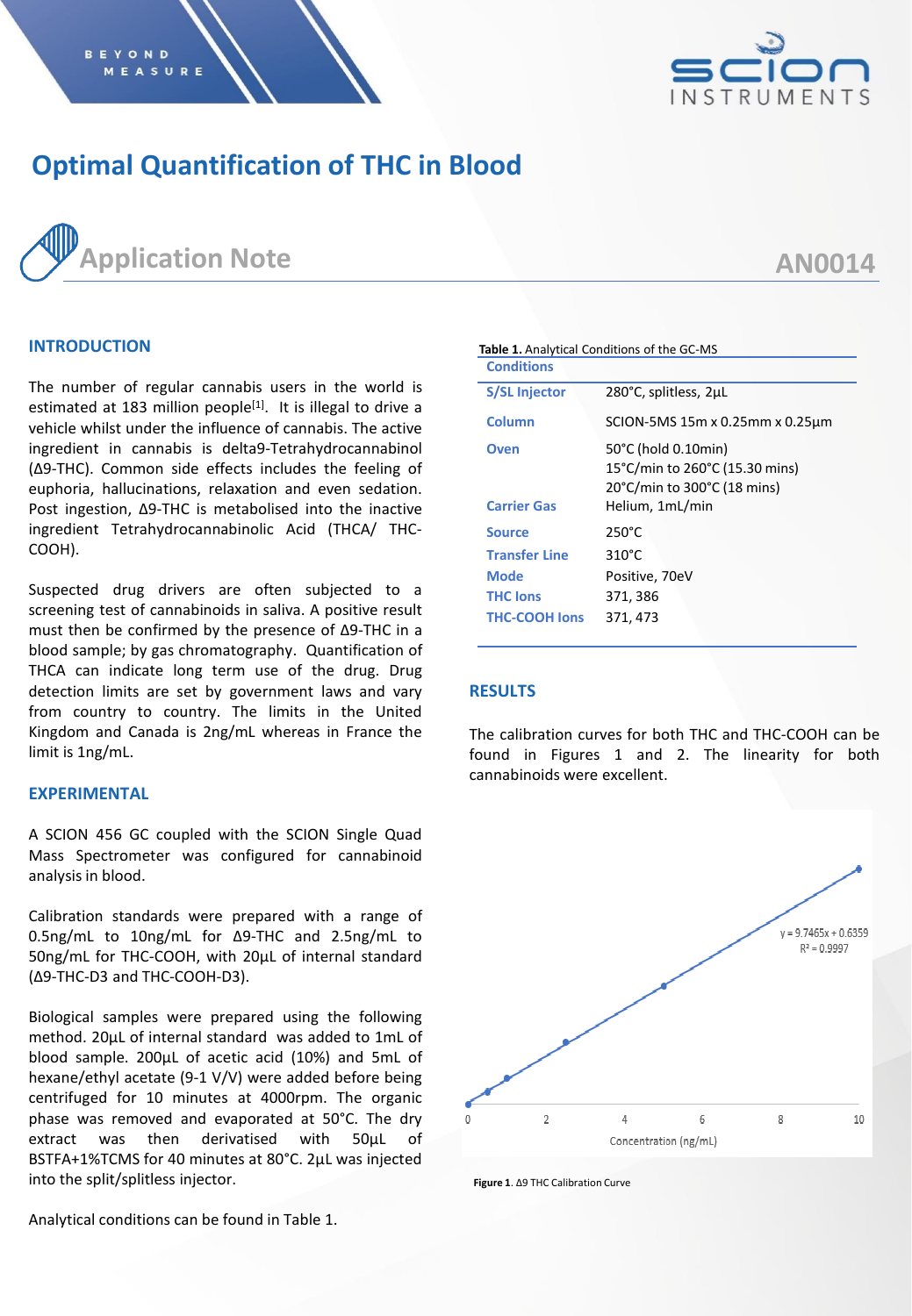

**Figure 2**. THC-COOH Calibration Curve

The sensitivity of the SCION SQ MS is excellent, thus exceeding the lowest quantification limit set in France (1ng/mL) , for Δ9-THC. The limit of detection for Δ9-THC is 0.2ng/mL with the limit of quantification 0.5ng/mL whereas the limit of quantitation of THC-COOH is 2.5ng/mL.

Reproducibility (n=10) and repeatability (n=5) of the system were tested using consecutive injections of Δ9-THC at both 0.20ng/mL and 0.5ng/mL plus THC-COOH at 2.5ngmL. Analysing the sample spiked at the limit of quantification shows the high reliability and robustness of the results. Table 2 details the performance of the SCION GC-MS.

| Table 2. Reproducibility and repeatability of $\Delta$ 9-THC and THC-COOH |
|---------------------------------------------------------------------------|
|---------------------------------------------------------------------------|

| Analyte        | n  | Concentration (ng/mL) | <b>RSD (%)</b> |
|----------------|----|-----------------------|----------------|
| $\Delta$ 9-THC | 10 | 0.5                   | 6.8            |
| $\Delta$ 9-THC | 5. | 0.20                  | 3.8            |
| THC-COOH       | 5  | 2.5                   | 5.5            |

Figure 3 shows the chromatogram from seven consecutive injections, of 0.5ng/mL Δ9-THC, which were then overlaid in the Mass Spectrometry Work Station software.



**Figure 3**. Overlay of 7 consecutive injections of 0.5ng/mL Δ9-THC

A blood sample was obtained from a cannabis smoker. The cannabinoids were extracted from the plasma and ran using the same method. Figure 4 shows the total ion chromatogram (TIC) of both Δ9- THC and THC-COOH.



**Figure 4**. TIC of blood sample from cannabis user